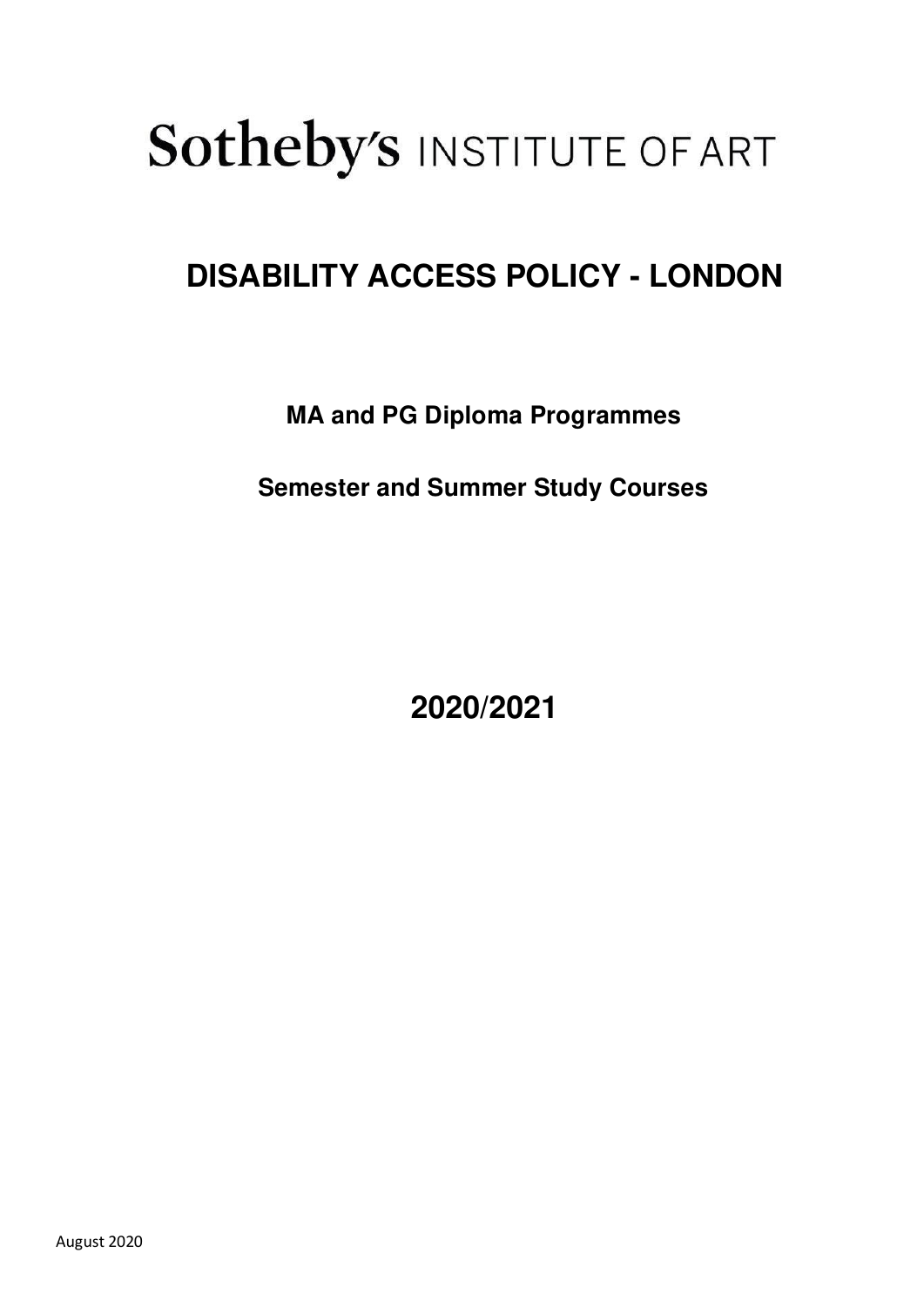# **1. INTRODUCTION**

- **1.1.** Sotheby's Institute of Art London (SIAL) celebrates a diverse community of students and is committed to creating a supportive and non-discriminatory environment for all who study at the Institute. This Policy applies to all students who may have an existing disability or who develop a disability while studying at SIAL. Disabilities are considered by government legislation such as the Equality Act 2010<sup>1</sup> which entitles students to suitable support and specific reasonable adjustments in respect of their participation in a programme of study and as service users of the Institute. In order to provide appropriate support with academic studies we will require clear, detailed, documentary evidence. The evidence is required to show a clear diagnosis and that the student's disability has lasted, or will last, for more than one year (see section 3 below).
- **1.2.** This Policy outlines SIAL's support for students experiencing disabilities; our approach to protecting their personal information; to whom and in what circumstances we may disclose information; the limitations that exist on the support that we can provide and how we will promote understanding and raise awareness of disabilities.**<sup>2</sup>** We use the term 'disability' as it is used in Equality Law. This legislation states that the definition of disability is: **any condition which has a significant, adverse and long-***term effect on a person's ability to carry out normal day***-to-day activities<sup>3</sup>** .

# **2. APPLYING TO SOTHEBY'S INSTITUTE OF ART LONDON**

- **2.1.** It is the policy of SIAL that every applicant is primarily assessed on academic grounds. Needs associated with disabilities are taken into consideration in parallel with academic performance.
- **2.2.** Applicants to any of our programmes are encouraged to declare any disabilities before application via the [student.support@sia.edu](mailto:student.support@sia.edu) contact email address provided on the public website; during the application process, or at the commencement of studies. Students can declare their disability on their application, or if they would rather not do this, can contact any member of the academic or administrative staff at any time during their studies.

<sup>3</sup> <https://www.gov.uk/definition-of-disability-under-equality-act-2010>

<sup>1</sup> <https://www.gov.uk/guidance/equality-act-2010-guidance#overview>

<sup>&</sup>lt;sup>2</sup>We take guidance from our accrediting University, the University of Manchester, on our policies and procedures. This policy has been developed with guidance from the Disability Advisory and Support Service of the University of Manchester, see: [http://www.dass.manIchester.ac.uk/who-do](http://www.dass.manichester.ac.uk/who-do-we-support/prospective-students/)[we-support/prospective-students/](http://www.dass.manichester.ac.uk/who-do-we-support/prospective-students/)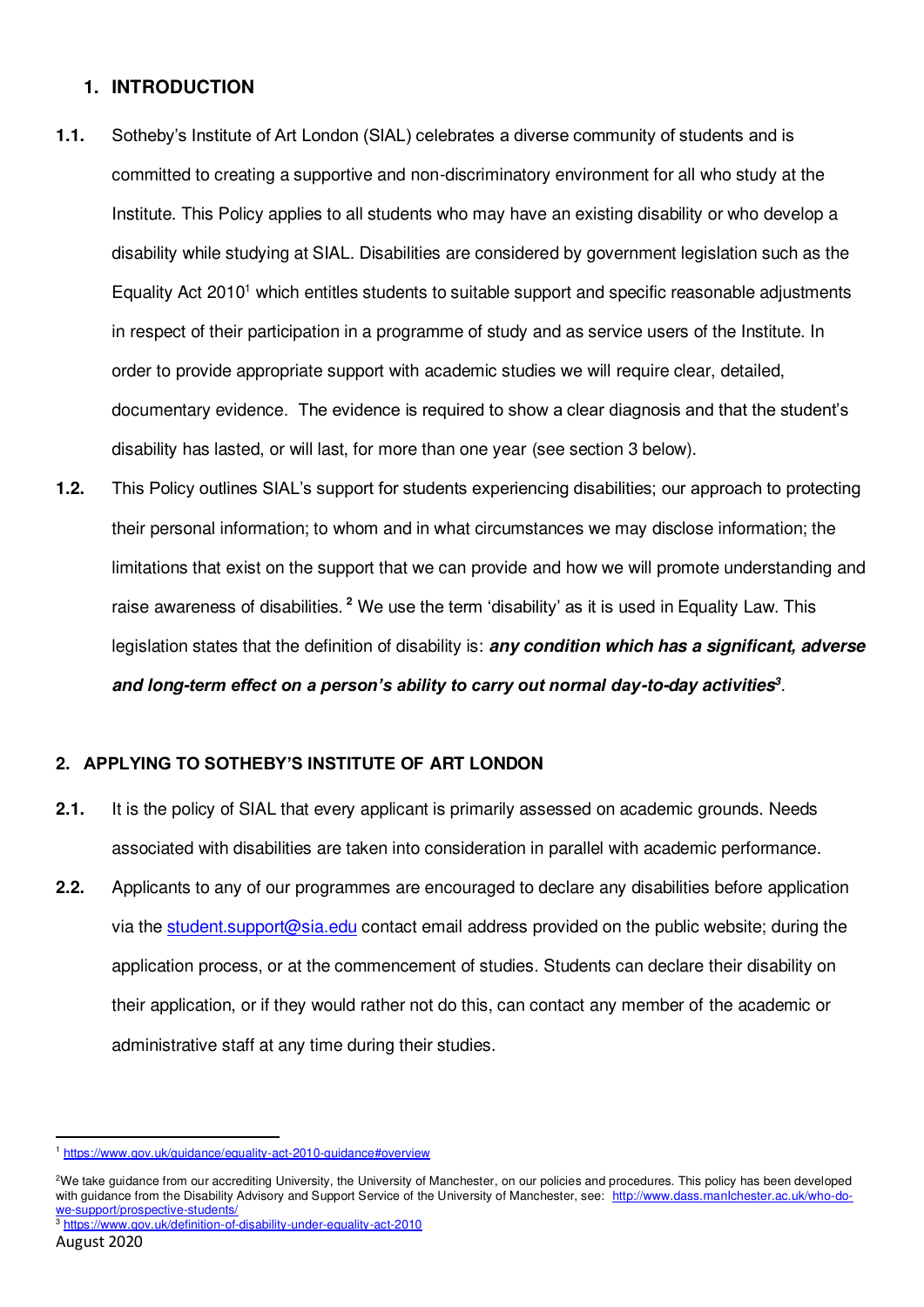- **2.3.** If you disclose disabilities as part of your application, you will be offered the opportunity to liaise with the Student Support team, Director's Office Manager and any relevant Programme-/Course-specific staff members to gauge whether any specific and reasonable adjustments may be required.
- **2.4.** There are many benefits to disclosure, but you can request that no information about their disability is passed on to others outside the Student Support Service. However, if you do this, it may restrict or adversely affect the level of support the Institute can offer you and could limit the types of adjustments which can be put in place.
- **2.5.** Your consent to information regarding your disability being disclosed will be valid until the completion of your academic studies. However, you may withdraw your consent at any time by contacting the Director's Office Manager in writing, or from your student email account.
- **2.6.** If you choose not to declare a known disability prior to commencing a programme/course, and subsequently makes that disability known, SIAL is committed to putting appropriate support in place as soon as is practicable. Similarly, if a previously un-diagnosed disability is identified, whilst you are studying with us, we are committed to ensuring that you receive appropriate support to be able to continue and succeed in your studies.

# **3. TEACHING, ASSESSMENT AND EXAMINATION: REASONABLE ADJUSTMENTS AND STUDY SUPPORT ARRANGEMENTS**

- **3.1** You will be required to provide basic Personal Details upon enrolment on SIAL programmes/courses and will be encouraged to disclose disabilities after which you will have the opportunity to request a follow up meeting called an Internal Needs Assessment (INA) - (see Appendix A and B).
- **3.2** It will be necessary for you to provide documentary evidence of your condition with associated and expected consequences of your disability in order for us to assess your needs in the INA meeting. This is likely to take the form of a report from an accredited health care professional (see appendix A and C). In order to qualify for reasonable adjustments, your documentation will need to show that you have had your condition, or are likely to have your condition, for more than a year.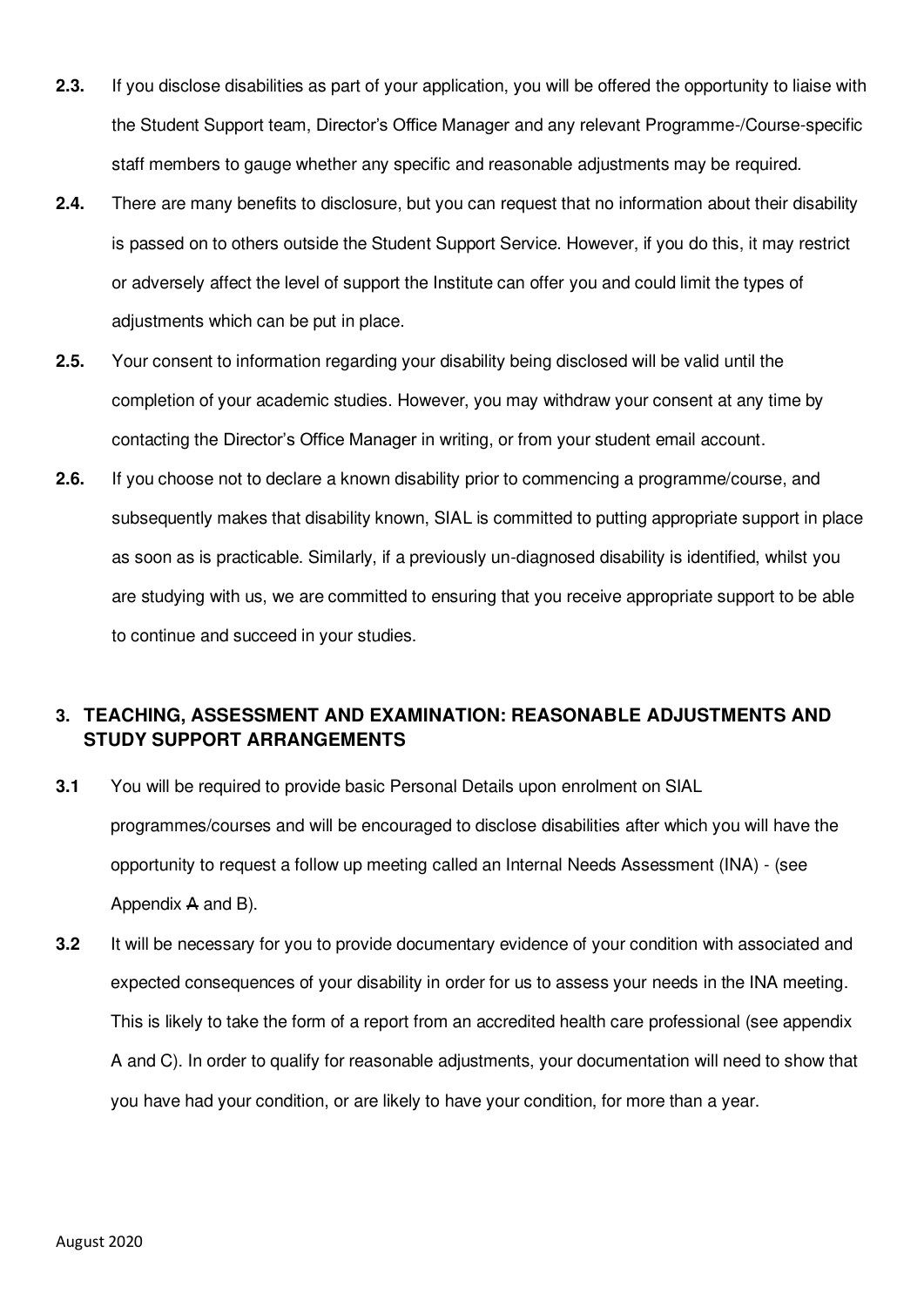- **3.3** Any evidence that you submit will be treated confidentially and only divulged on a 'need to know' basis and in support of the purpose for which it was submitted. All such evidence is treated as sensitive data under the Data Protection Act (2018) <sup>4</sup> [see also section 4 below]).
- **3.4** Agreed study support arrangements, as adhered to by both the student and SIAL, will be intended to satisfy the requirement under the Equality Act 2010 for reasonable adjustments to be made for students with disabilities (although in some situations further issues may arise which cause a need for additional adjustment). Such adjustments may include, but are not limited to, the adaptation of the way in which oral presentations are delivered, recording teaching sessions (see Appendix D), access to specialist computer hardware and software packages to support learning, the use of a real-time interpreter, being permitted extra time to submit assignments, or being offered additional working time in examinations.
- 3.4.1 Students who are eligible may also apply for **Disabled Students Allowances (DSA)** for information on eligibility please visit:<https://www.gov.uk/disabled-students-allowances-dsas/eligibility>DSAs may provide additional funding for assistive software and equipment, non-medical helper support (such as a study skills tutor or specialist mentor), travel costs and other support. If you have any questions about applying for DSAs, please contact the Student Support Team. Alternative sources of funding include the Snowdon Trust:<https://www.snowdontrust.org/>
- 3.4.2 If you disclose an existing disability, a meeting will be arranged to ensure you receive the support you need and so that the Sotheby's Institute of Art London meets its obligations to you under the Equality Act 2010. The Student Support Team will need to share relevant information about you and your disabilities and specific learning difficulties with those who have a role in implementing support and adjustments, including external support services.
- **3.5** We may also need to share information with your student finance funding bodies to confirm your entitlement to financial support. If you receive externally provided disability support such as approved by Disabled Students' Allowances, we may need to share information with providers of this support.
- **3.6** Programme Directors, Programme Co-ordinators, the Director's Office Manager and Student Support Manager all have an active role in implementing study support arrangements and will

August 2020 <sup>4</sup> [http://www.legislation.gov.uk/ukpga/2018/12/pdfs/ukpga\\_20180012\\_en.pdf](http://www.legislation.gov.uk/ukpga/2018/12/pdfs/ukpga_20180012_en.pdf) See section #35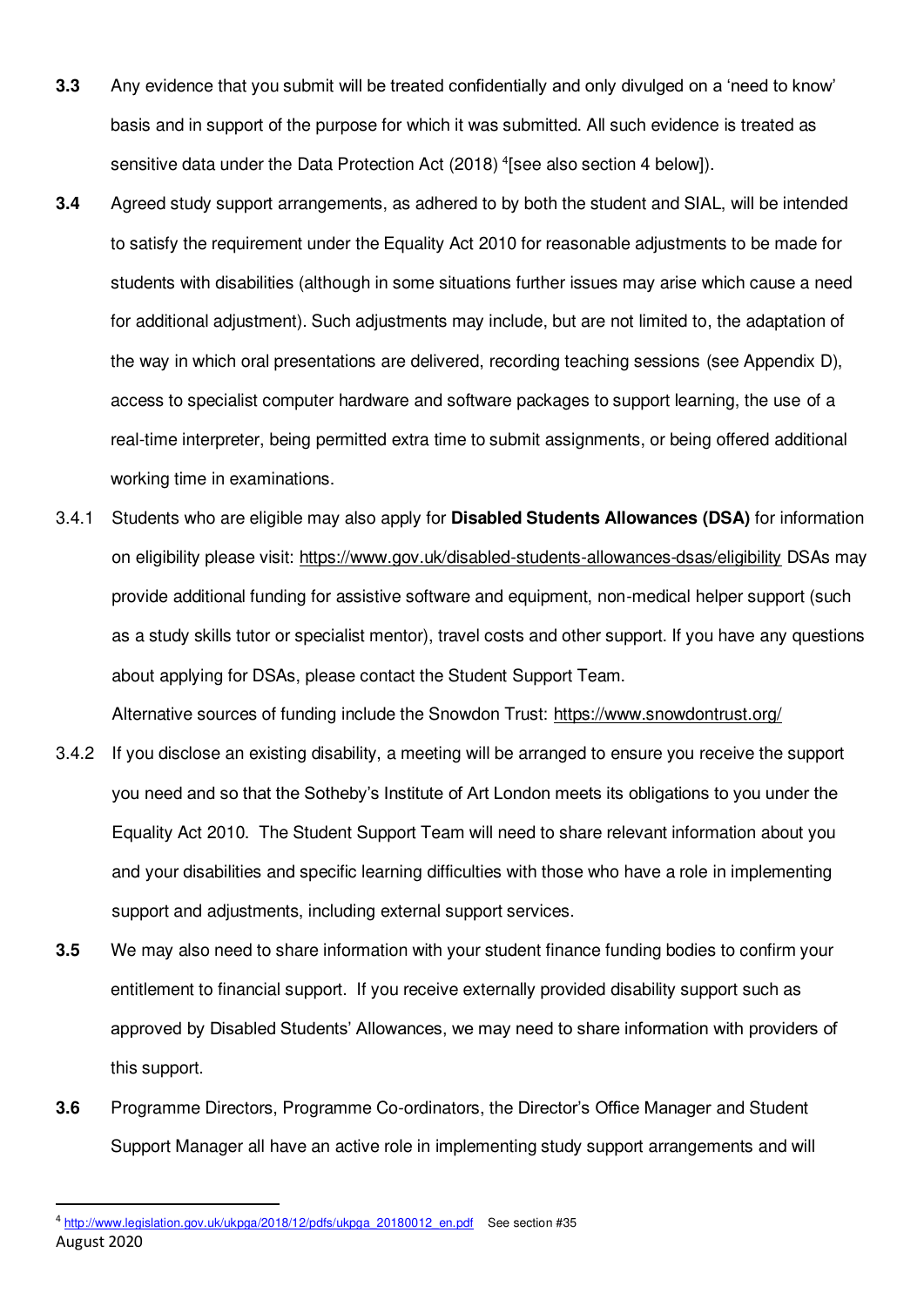ensure that appropriate members of staff are made aware of arrangements with the appropriate informed student consent and that any specific support which has been agreed is provided.

- **3.7** Study support arrangements will be reviewed at regular intervals, when requested by you, or as often as needed, as agreed with the student and relevant members of staff to ensure that the adjustments continue to meet your needs. This will usually be once per Semester and will be coordinated from the Student Support team in collaboration with the Personal Tutor.
- **3.8** You also have responsibility to ensure you take appropriate and timely actions to safeguard your own physical and mental wellbeing so that, for example, you register with a General Practitioner so that any treatment, or medication, is properly managed and treatment offered is in line with good practice.

#### **4. CONFIDENTIALITY AND DISCLOSURE**

- **4.1** Under the 2018 Data Protection Act all data relating to disability is regarded as sensitive personal data $^5$ , which must be stored securely, kept in confidence, and only passed on with the individual's informed consent. The law regards every person over the age of 18 as being capable of giving consent unless a medical opinion has stated otherwise.
- **4.2** You are entitled not to disclose such information, or might choose to provide evidence of the impact of a disability on you without disclosing exact details of the disability itself.
- **4.3** As with all matters of a personal nature, we will respect the confidentiality of the information you provide us with unless there are exceptional circumstances which require information to be shared with others, and we will not normally disclose personal information about individual students to external agencies or third parties without the student's express permission. In normal circumstances, our definition of third parties includes family, friends, doctors, or equivalent.
- **4.4** We would expect to share certain information within the Institute with those members of staff who need it in order to implement the appropriate level of support and we will normally obtain your consent before we do so. Exceptionally, there may be circumstances in which confidentiality has to be broken (as explained in section 5 below).

<sup>&</sup>lt;sup>5</sup> See the Data Protection Act 2018 [http://www.legislation.gov.uk/ukpga/2018/12/pdfs/ukpga\\_20180012\\_en.pdf](http://www.legislation.gov.uk/ukpga/2018/12/pdfs/ukpga_20180012_en.pdf) Section 35-8(a)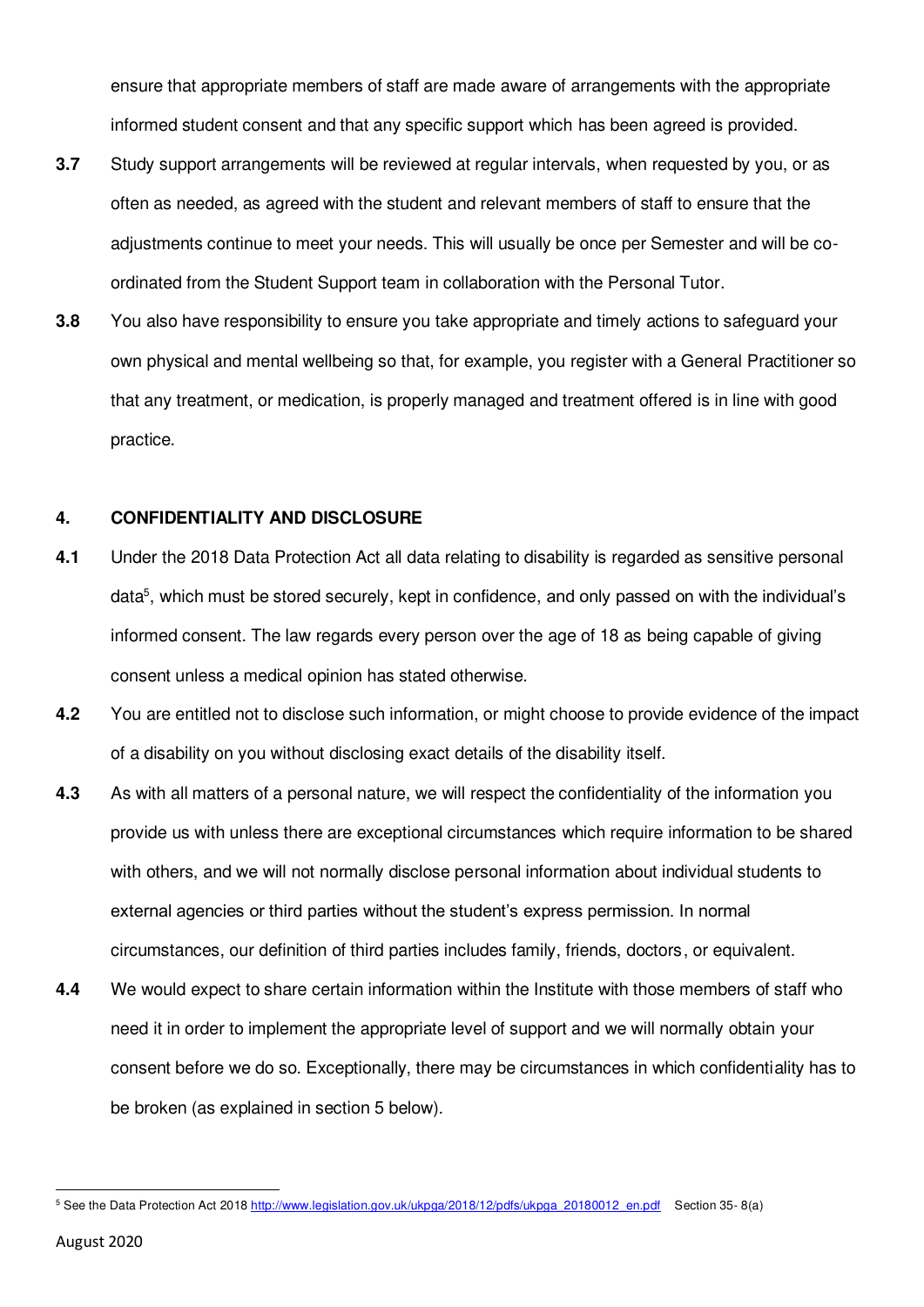# **5. DISCLOSURE WITHOUT CONSENT AND EMERGENCIES**

- **5.1** If we make a decision to disclose information about you without your knowledge, or in the face of your refusal of consent, we will do so only either in circumstances when we judge that there is a significant risk of harm coming to either you or to others. Such a decision will not be taken lightly nor, except in an emergency, will it be taken without consultation with senior members of staff.
- **5.2** Please see the Serious Incident Action Plan Policy for details about dealing with an Emergency situation.
- **5.3** The interests of individual students will always be considered in the context of the interests of the community as a whole and there may be rare occasions when the interests of others take priority over the interests of individuals.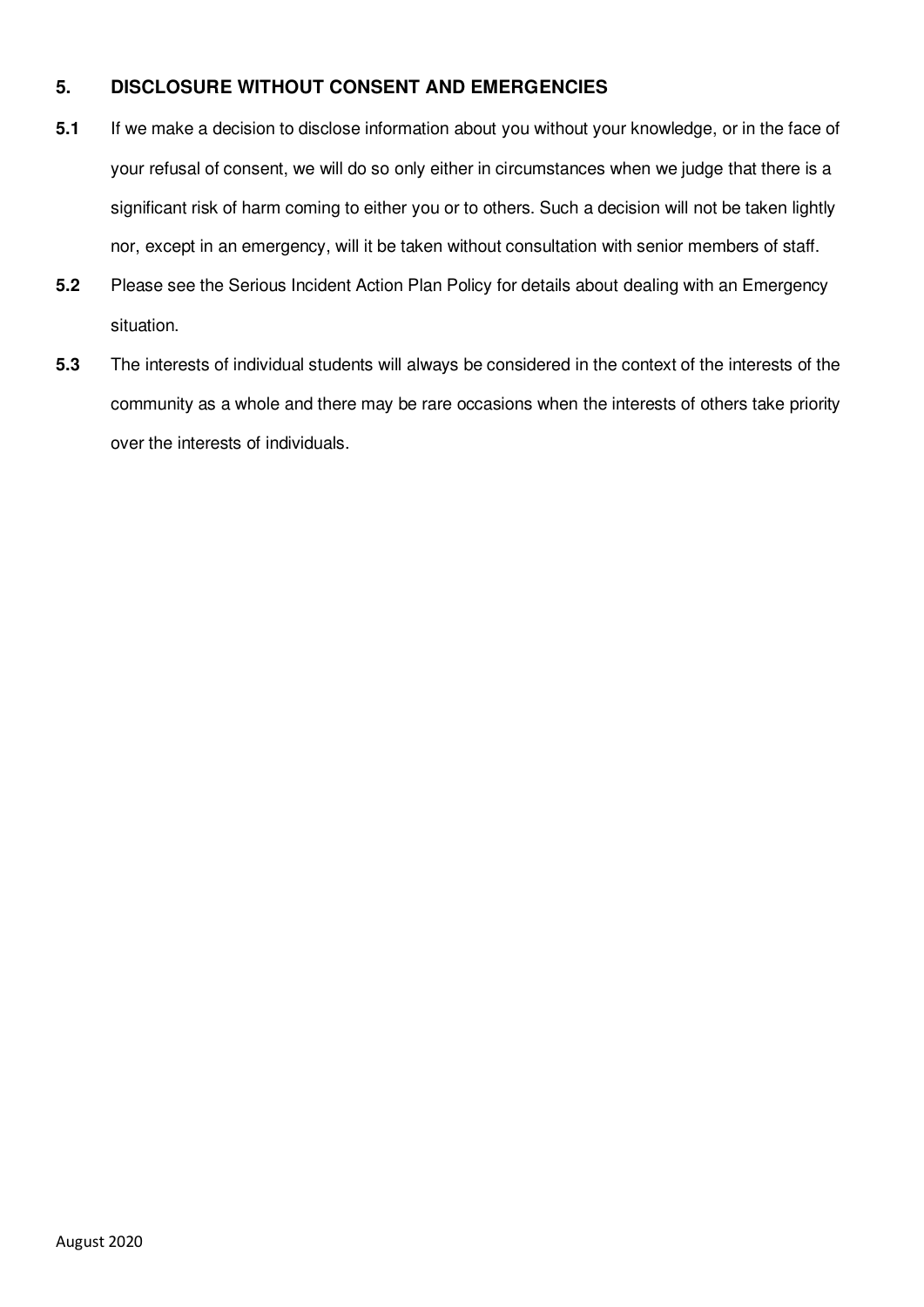#### **APPENDIX A**

### **STUDENT GUIDELINES FOR EVIDENCE**

#### **What evidence do I need?**

In order for you to fully register with the Student Support Service, you'll need to complete [our registration](http://documents.manchester.ac.uk/display.aspx?DocID=16397)  [form](http://documents.manchester.ac.uk/display.aspx?DocID=16397) below, as well as providing us with appropriate evidence of your disability. This evidence should then be returned to the Student Support, along with the registration form, either by email, post, or in person.

# **What evidence of my mental health difficulty, physical, medical or sensory condition do you need?**

If you do not have existing and current evidence you will need to take [the guidance sheet](http://documents.manchester.ac.uk/display.aspx?DocID=24213) (or form), below, to your doctor and ask them to write you a letter that contains the requested information/complete the form that is provided. The letter must be written in English or officially translated to English (your embassy may be able to assist you in finding an official translator). Please ensure that the letter talks about the impact of your condition. Letters/ forms should not be older than 6 months from your course start date.

#### **What evidence of my specific learning difficulty, such as dyslexia or dyspraxia, do I need?**

If you have an existing report diagnosing dyslexia or dyspraxia, please send this in to us. We can then see whether this can be accepted for use at the Institute, or whether you will need a new report. If you're planning on being assessed for dyslexia, it's important that you make sure that the person completing the report holds a current Practising Certificate and certifies that this assessment has been conducted and the report written in accordance with the SpLD Working Group 2005/DfES Guidelines for Assessment of SpLDs in Higher Education.<sup>6</sup>

August 2020 <sup>6</sup> See the **SpLD Working Group 2005/DfES Guidelines**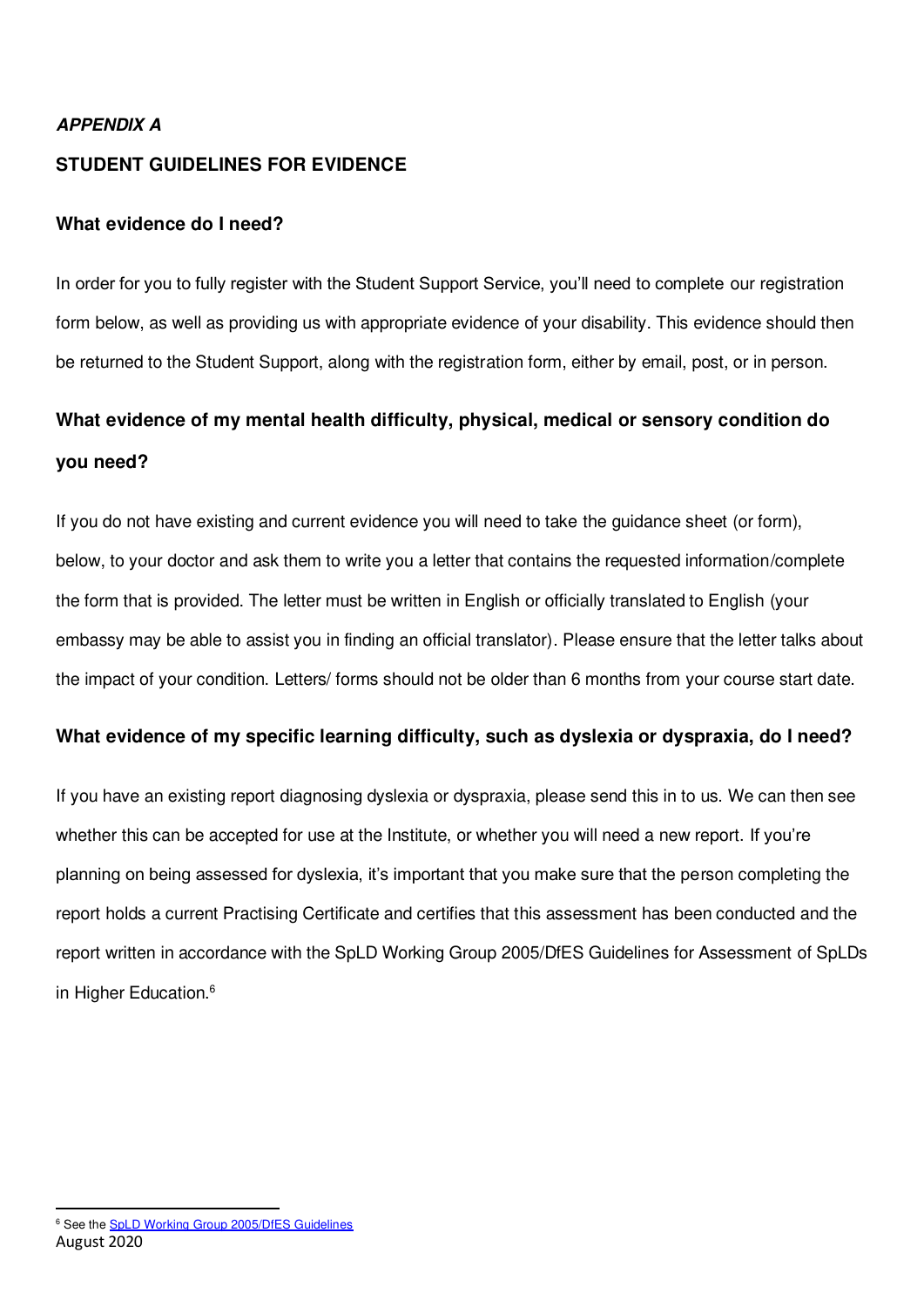# **Appendix B**

#### **INTERNAL NEEDS ASSESSMENT AND**

# **STUDENT REGISTRATION FORM**

### **A. Release of Information**

Please tick the relevant box to indicate consent for details about your support requirements to be held on

the Institute's manual and electronic files and for relevant details to be disclosed to professional staff having

a legitimate need to see them in the course of their work (for example your tutor, lecturers etc).

**IMPORTANT** - You have the right to request that information about your disability is kept confidential or you

can limit the information that is released, however this may make it difficult for the Institute to fully support

your needs.

# **STUDENT CONSENT FOR STUDENT SUPPORT TO HOLD AND DISCLOSE INFORMATION WITHIN THE INSTITIUTE**

Please tick ONE box and sign below **✓** 

| I give full consent for Student Support to disclose information regarding my disability and        |  |
|----------------------------------------------------------------------------------------------------|--|
| additional support needs as appropriate.                                                           |  |
| I consent for the Student Support to disclose that I have a disability but I do not want the<br>2. |  |
| nature of my disability to be disclosed.                                                           |  |
| 3. I do NOT give permission for any information regarding my disability or additional support      |  |
| needs to be disclosed to anyone outside the Student Support Team.                                  |  |

Signed Date **Date** 

Print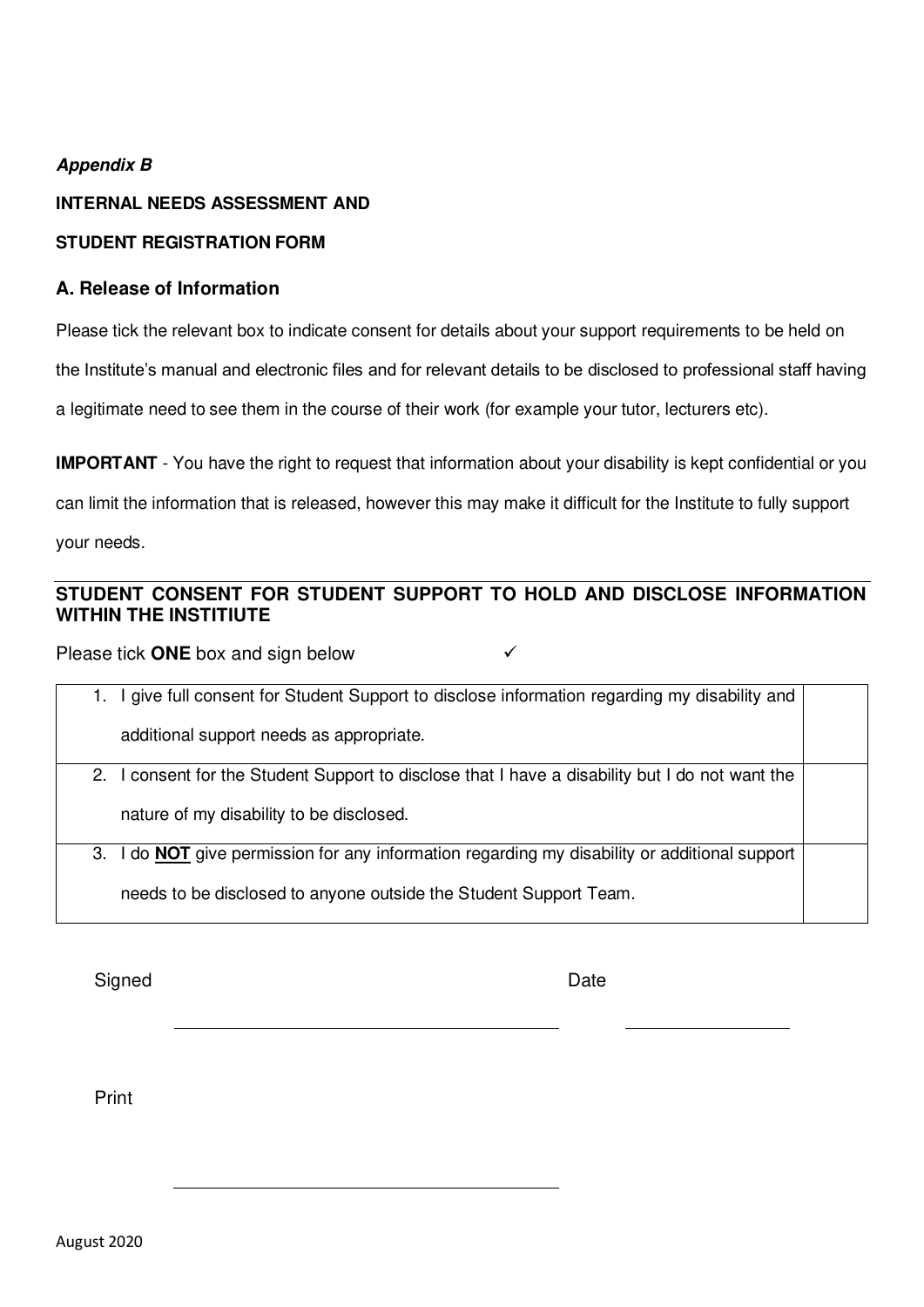# **B. Personal Details**

| <b>Surname (block letters)</b> | <b>First Names (in full)</b> |
|--------------------------------|------------------------------|
|                                |                              |
| <b>Home address</b>            | Term address (if known)      |
|                                |                              |
|                                |                              |
| <b>Post Code</b>               | <b>Post Code</b>             |
| <b>Mobile Number</b>           |                              |
| <b>Personal E-mail</b>         | <b>Today's Date</b>          |
|                                |                              |
| <b>Institute E-mail</b>        |                              |
|                                |                              |
| Name of Course/Programme:      |                              |
|                                |                              |
|                                |                              |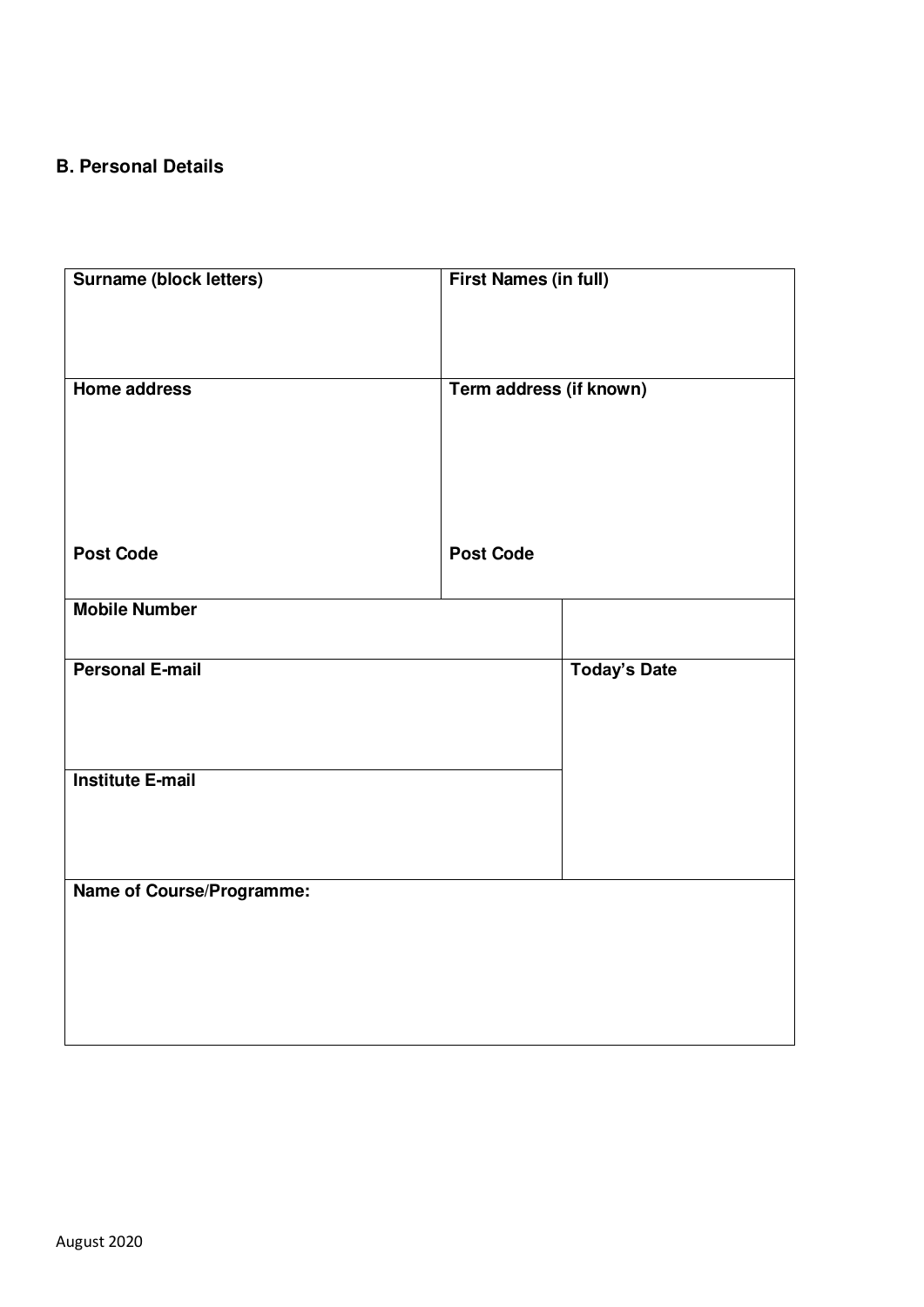# **C. DETAILS OF ADDITIONAL SUPPORT NEEDS**

# **Please tick the box(es) you feel most accurately represent your disability(ies):**

| Specific Learning Difficulty – eg dyslexia, dyspraxia, ADHD etc |   |                                  |        |
|-----------------------------------------------------------------|---|----------------------------------|--------|
| Blind or visual impairment                                      | П | Deaf or hearing impairment       | $\Box$ |
| Wheelchair user                                                 | П | Mobility Impairment              |        |
| Need personal care                                              | П | <b>Mental Health Condition</b>   |        |
| <b>Medical Condition</b>                                        | П | <b>Autism Spectrum Condition</b> |        |
| Other                                                           |   |                                  |        |

# **Please give details of any conditions below (including diagnosis):**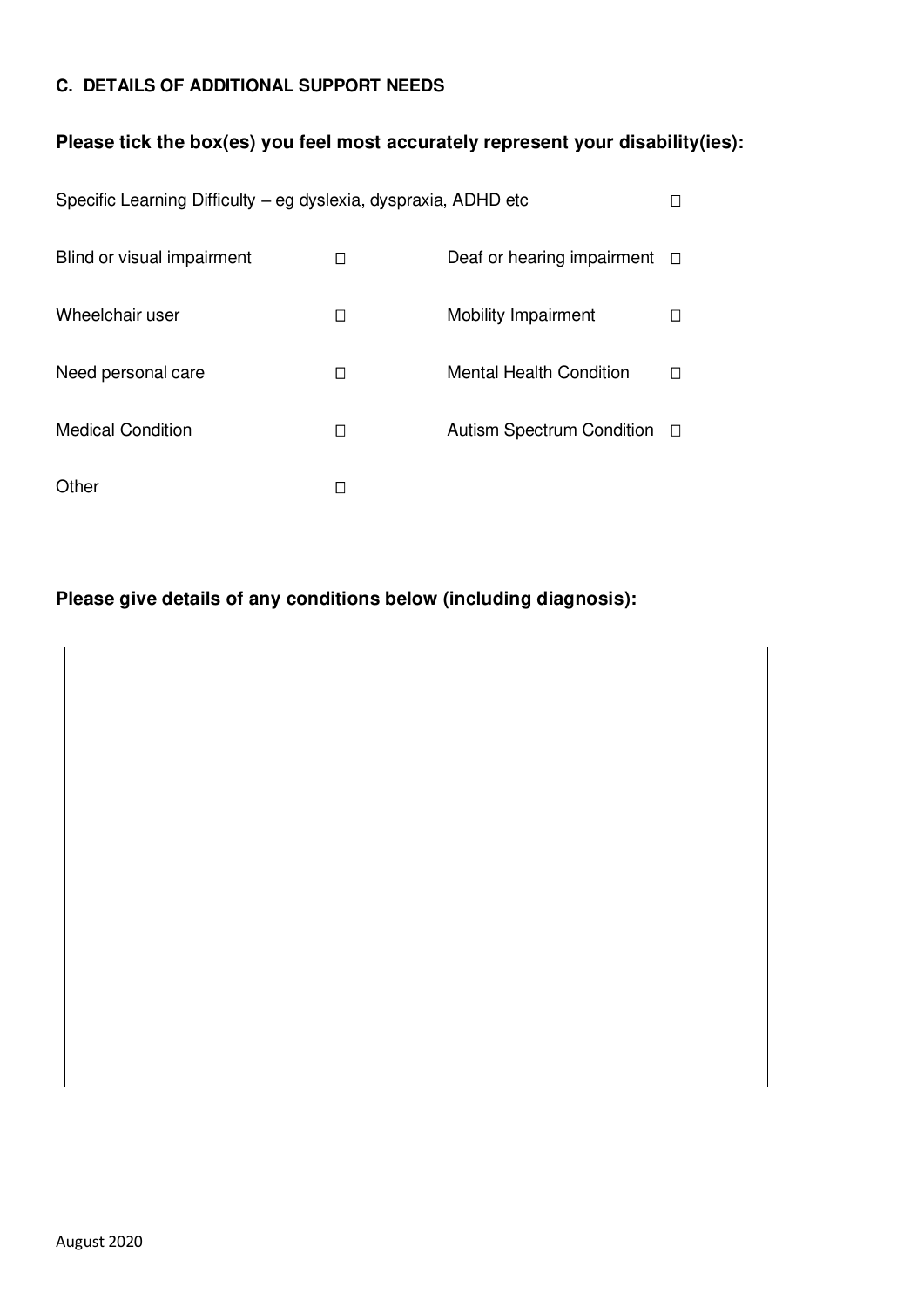# **D. SUPPORT NEEDED**

**Please detail any other assistance required in the course of your daily life in addition to reasonable adjustments have been granted to you during previous study programmes - this includes study visits, and day-to-day learning.**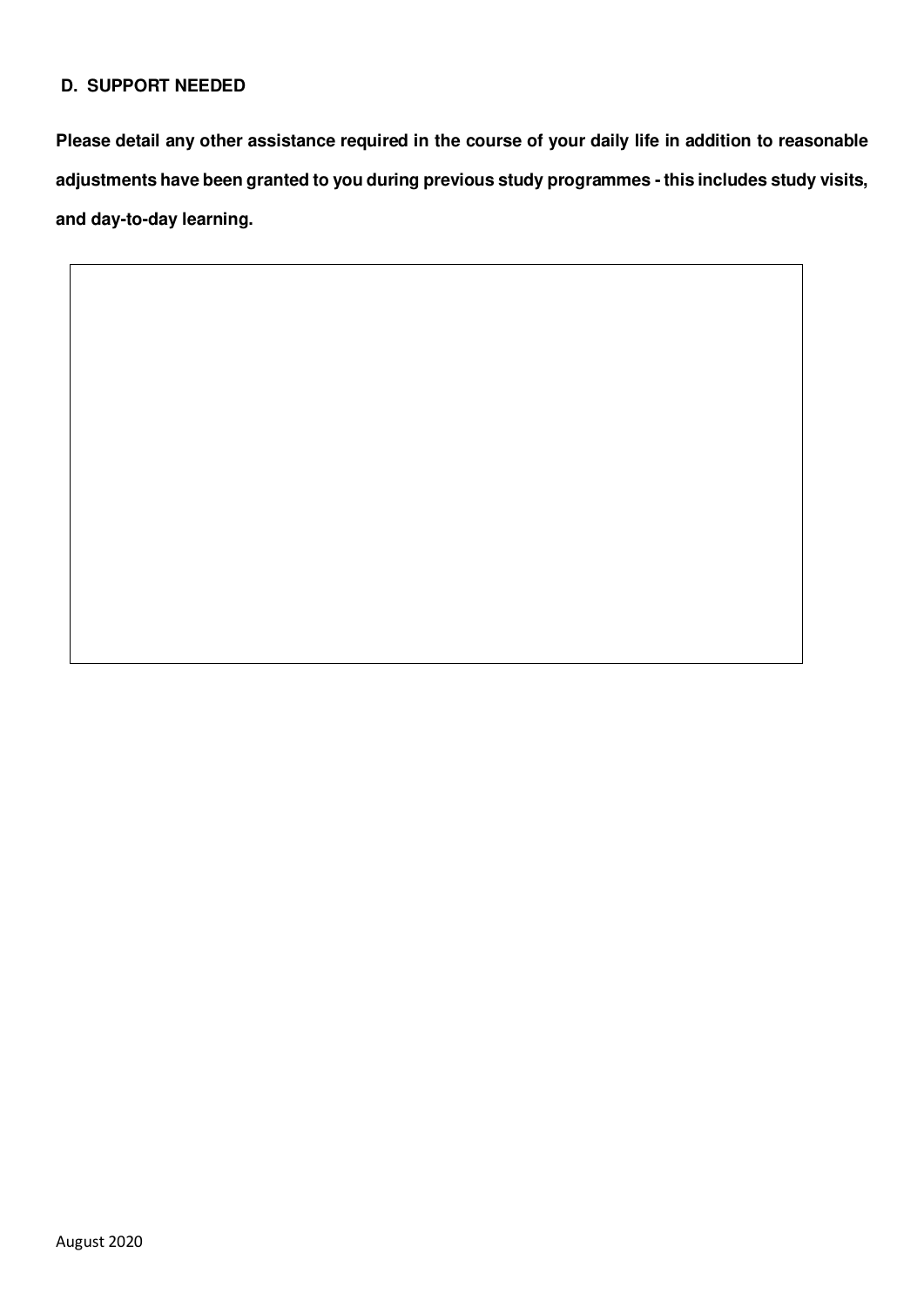# **E. SUPPORTING DOCUMENTATION**

Please supply either:

- Medical evidence, e.g. a letter from doctor or consultant (see the guidance sheet below to take with you), or other health care professional.
- A report, produced from a registered psychologist /specialist teacher holding an approved qualification (as noted in the SpLD Working Group 2005/DfES Guidelines) or current practising certificate (please include number and issuing body).

**The Institute will endeavour to meet your assessed needs, although we cannot guarantee that all the support requested on this form can be arranged, due to academic criteria and other factors.** 

# **F. RETURNING THIS FORM**

- Scanned copies (must have been printed and signed first Word documents not acceptable) can be sent to [student.support@sia.edu](mailto:student.support@sia.edu)
- Posted copies can be sent to: **Student Support, Sotheby's Institute of Art London, 30-31 Bedford Square, London WC1B 3EE.**
- You can bring the form to us in person to the above address (Mon-Fri 09:00-17:00)

# **G. ANY QUESTIONS?**

- **Email us** [student.support@sia.edu](mailto:student.support@sia.edu)
- **Phone us** 0207 462 3227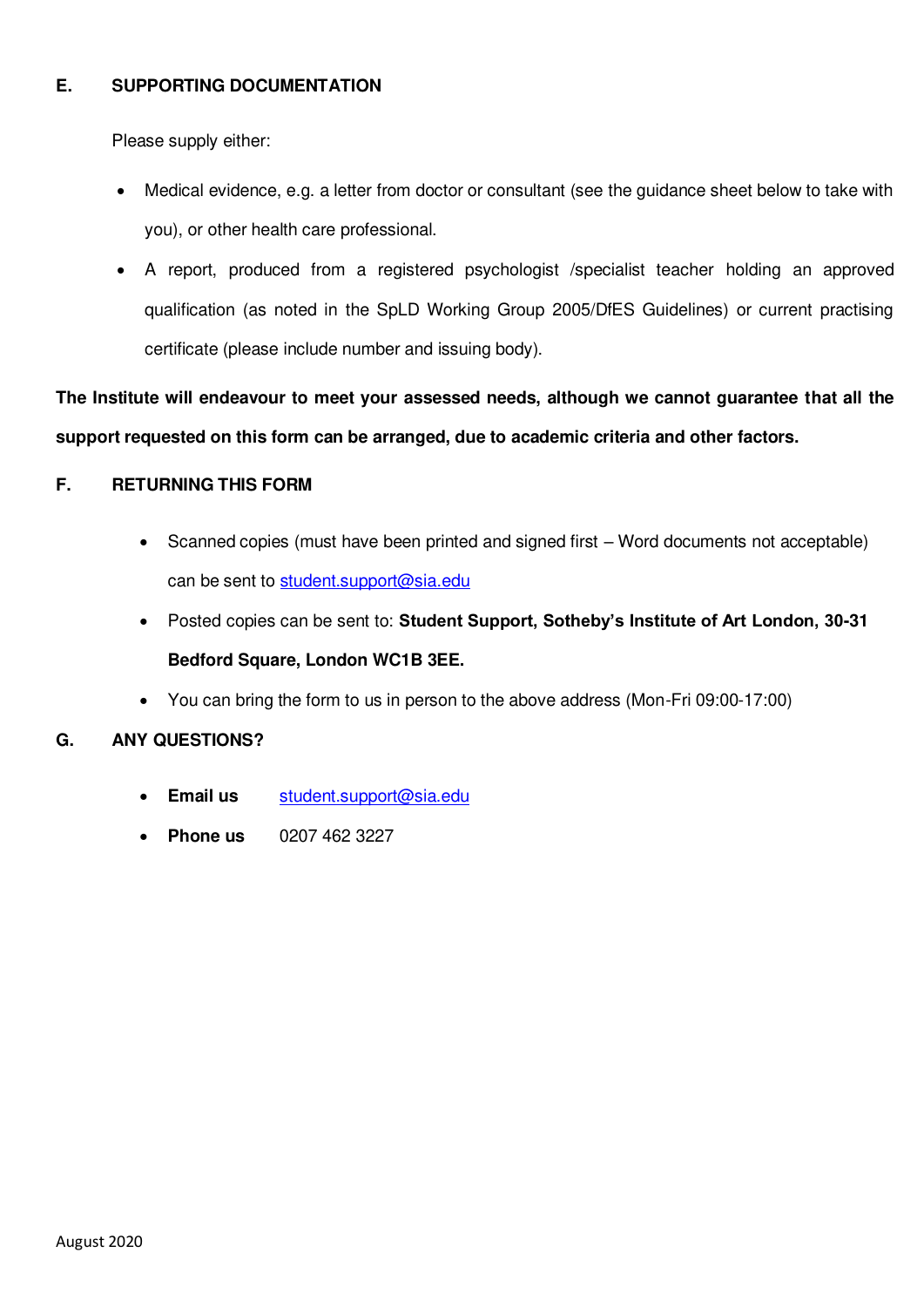# **APPENDIX C**

### **GUIDANCE FOR HEALTH PROFESSIONALS WRITING MEDICAL LETTERS FOR STUDENTS**

To whom it may concern,

The Student Support Service at Sotheby's Institute of Art - London supports students with a range of disabilities, mental health needs and/or medical conditions in order to participate as fully as possible on our study programmes.

We require independent medical evidence from a health professional/practitioner as part of this process. This document and template outline the information that we require.

The student must have a disability as defined by the Equality Act 2010. A person is disabled under the [Equality Act 2010](http://www.legislation.gov.uk/ukpga/2010/15/section/6) if they have a physical or mental impairment that has a 'substantial' and 'long-term' negative effect on their ability to do normal daily activities.<sup>7</sup>

The letter, or template, should be on headed paper, dated and signed (Word documents emailed in to the office are not acceptable), and include:

- **What the condition is (diagnosis)**
- **When it was first diagnosed**
- **The duration of this condition and the length of time it is likely to have a negative impact on the student's academic work**
- **Does any medication prescribed have side effects which may impact on learning**
- **Any other information that you think might help us assess appropriate support for this student while studying**
- **State the impact (or potential impact) on day-to-day activities/studies.**

Completed letters, or templates, should be given to the student. The student should then return the letter/template:

- By scanning in and emailing to student.support@sia.edu
- By posting the letter to Student Support, Sotheby's Institute of Art, 30 Bedford Square, London, WC1B 3EE.
- By bringing the letter to the above address (Opening Hours Mon-Fri 09:00-17:00)

 $^7$  'substantial' is more than minor or trivial – e.g., it takes much longer than it usually would to complete a daily task . 'Long-term' means 12 months or more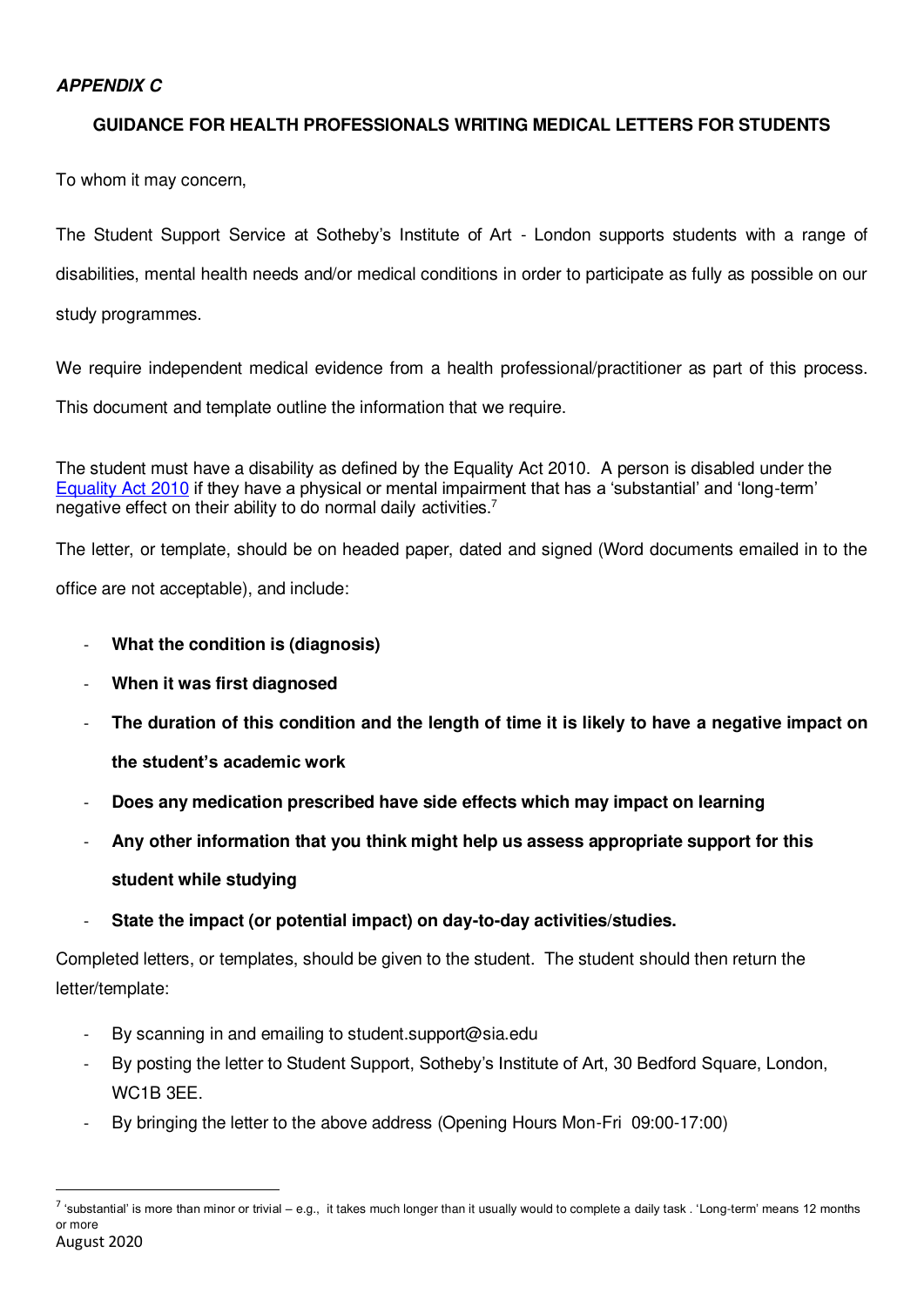# **Template request for medical evidence from Sotheby's Institute of Art –**

**London** (this is an alternative to the production of a letter as described, above. Please transfer this template to headed paper).

| Date of Birth: _________________                                                                                                                                             |
|------------------------------------------------------------------------------------------------------------------------------------------------------------------------------|
| In order to assist the above named student with his/her application for support, please could you provide<br>the following information:                                      |
|                                                                                                                                                                              |
| ,我们也不会有什么。""我们的人,我们也不会有什么?""我们的人,我们也不会有什么?""我们的人,我们也不会有什么?""我们的人,我们也不会有什么?""我们的人                                                                                             |
|                                                                                                                                                                              |
| Likely duration of the condition (temporary or permanent; how long has it lasted?)                                                                                           |
| Briefly, how does the condition affect the student on a day-to-day basis? Does this condition affect<br>the student's day to day activities, including the ability to study? |
| Any prescribed medication- please state any expected side effects that may impact on the student's<br>academic work?                                                         |
|                                                                                                                                                                              |
| Any other coping strategies used to manage the condition? Please describe.                                                                                                   |
|                                                                                                                                                                              |
|                                                                                                                                                                              |
|                                                                                                                                                                              |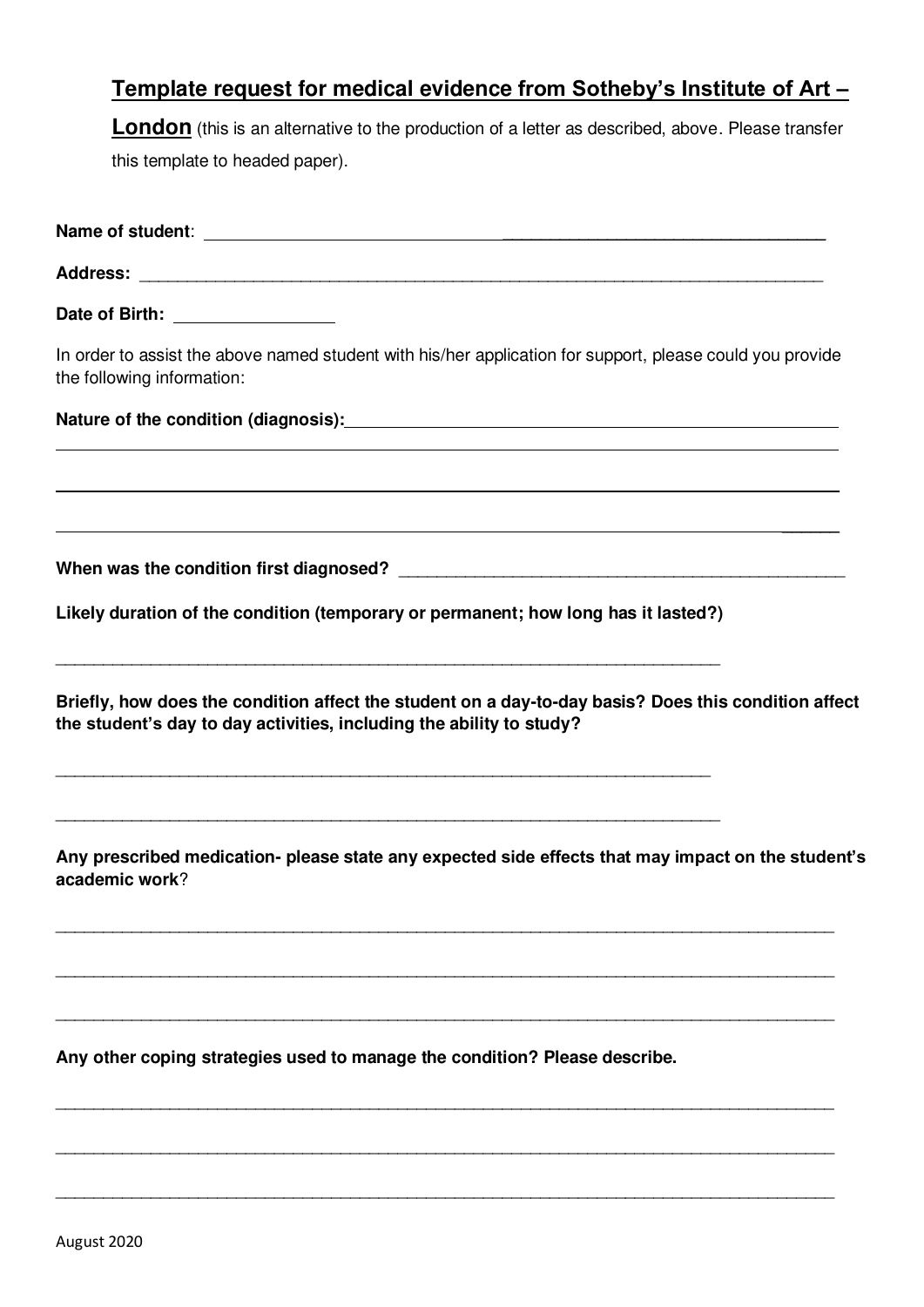| Signature: Management Communication of the Communication of the Communication of the Communication of the Communication of the Communication of the Communication of the Communication of the Communication of the Communicati | Date: ___________________ |  |
|--------------------------------------------------------------------------------------------------------------------------------------------------------------------------------------------------------------------------------|---------------------------|--|
|                                                                                                                                                                                                                                |                           |  |
|                                                                                                                                                                                                                                |                           |  |
| Institution (e.g. Health Centre, Hospital): Letter and the control of the control of the control of the control of the control of the control of the control of the control of the control of the control of the control of th |                           |  |

| Please return the form to us:                                                   | <b>Please Stamp in this box</b> |
|---------------------------------------------------------------------------------|---------------------------------|
| Email:                                                                          |                                 |
| Fax:                                                                            |                                 |
| <b>Phone:</b>                                                                   |                                 |
| <b>Address:</b>                                                                 |                                 |
| Please call, or email, should you have any<br>questions regarding this request. |                                 |
| Thank you.                                                                      |                                 |